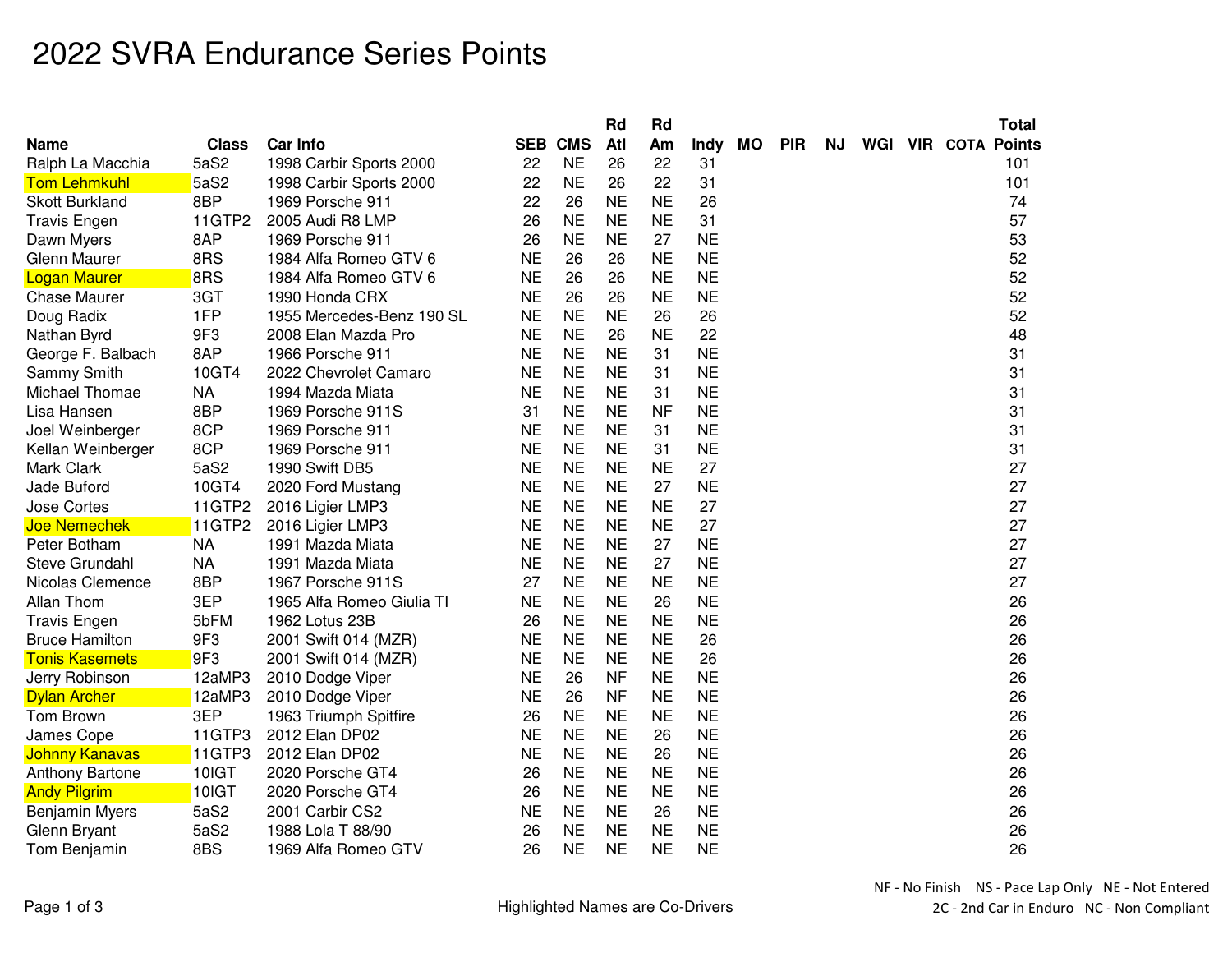## 2022 SVRA Endurance Series Points

|                            |                 |                            |           |                | Rd        | Rd        |             |           |            |     |  | <b>Total</b>               |
|----------------------------|-----------------|----------------------------|-----------|----------------|-----------|-----------|-------------|-----------|------------|-----|--|----------------------------|
| Name                       | <b>Class</b>    | <b>Car Info</b>            |           | <b>SEB CMS</b> | Atl       | Am        | <b>Indy</b> | <b>MO</b> | <b>PIR</b> | NJ. |  | <b>WGI VIR COTA Points</b> |
| Benjamin Ficht             | <b>NB</b>       | 1995 Mazda Miata           | <b>NE</b> | <b>NE</b>      | <b>NE</b> | 26        | <b>NE</b>   |           |            |     |  | 26                         |
| John Cloud                 | 10GT4           | 2019 Chevrolet Camaro TA2  | <b>NE</b> | <b>NE</b>      | 26        | <b>NE</b> | <b>NE</b>   |           |            |     |  | 26                         |
| <b>Wally Dallenbach Jr</b> | 10GT4           | 2019 Chevrolet Camaro TA2  | <b>NE</b> | <b>NE</b>      | 26        | <b>NE</b> | <b>NE</b>   |           |            |     |  | 26                         |
| Peter McLaughlin           | 7BSR            | 1979 Cicale/Ralt RT1 CanAm | 26        | <b>NE</b>      | <b>NE</b> | <b>NE</b> | <b>NE</b>   |           |            |     |  | 26                         |
| Joel Quadracci             | 11GTP2          | 2013 Oreca 03              | <b>NE</b> | <b>NE</b>      | <b>NE</b> | 26        | <b>NE</b>   |           |            |     |  | 26                         |
| <b>Dave Handy</b>          | 7BSR            | 1979 Cicale/Ralt RT1 CanAm | 26        | <b>NE</b>      | <b>NE</b> | <b>NE</b> | <b>NE</b>   |           |            |     |  | 26                         |
| <b>Chris Candee</b>        | 12bMP1          | 1968 Porsche 911           | <b>NE</b> | <b>NE</b>      | <b>NE</b> | 26        | <b>NE</b>   |           |            |     |  | 26                         |
| <b>Russell Poole</b>       | 8CP             | 1970 Porsche 914/6         | 26        | <b>NE</b>      | <b>NE</b> | <b>NE</b> | <b>NE</b>   |           |            |     |  | 26                         |
| <b>Kristen Poole</b>       | 8CP             | 1970 Porsche 914/6         | 26        | <b>NE</b>      | <b>NE</b> | <b>NE</b> | <b>NE</b>   |           |            |     |  | 26                         |
| <b>Aaron Smith</b>         | 5bMSR           | 2005 SCCA SRF-3            | <b>NE</b> | <b>NE</b>      | 26        | <b>NE</b> | <b>NE</b>   |           |            |     |  | 26                         |
| Jessica Johnk              | 12bMP2          | 1987 BMW 325i              | <b>NE</b> | <b>NE</b>      | <b>NE</b> | 26        | <b>NE</b>   |           |            |     |  | 26                         |
| Dan Hayes                  | 9F <sub>2</sub> | 1992 Van Diemen FC         | <b>NE</b> | <b>NE</b>      | <b>NE</b> | 26        | <b>NE</b>   |           |            |     |  | 26                         |
| <b>Frank Farrell</b>       | 3BS             | 1972 Alfa Romeo Berlina    | 26        | <b>NE</b>      | <b>NE</b> | <b>NE</b> | <b>NE</b>   |           |            |     |  | 26                         |
| <b>Gregory Seferian</b>    | 3BS             | 1972 Alfa Romeo Berlina    | 26        | <b>NE</b>      | <b>NE</b> | <b>NE</b> | <b>NE</b>   |           |            |     |  | 26                         |
| <b>Craig Bennett</b>       | <b>7U2</b>      | 1978 Lola 298              | 26        | <b>NE</b>      | <b>NE</b> | <b>NE</b> | <b>NE</b>   |           |            |     |  | 26                         |
| James Farley               | <b>7U2</b>      | 1978 Lola 298              | 26        | <b>NE</b>      | <b>NE</b> | <b>NE</b> | <b>NE</b>   |           |            |     |  | 26                         |
| Jonathan DeGaynor          | 6GT             | 1959 Devin Evolution       | <b>NE</b> | <b>NE</b>      | <b>NE</b> | 26        | <b>NE</b>   |           |            |     |  | 26                         |
| <b>Craig Bennett</b>       | 6GT             | 1959 Devin Evolution       | <b>NE</b> | <b>NE</b>      | <b>NE</b> | 26        | <b>NE</b>   |           |            |     |  | 26                         |
| <b>Quinn Derby</b>         | 3EP             | 1968 Triumph Spitfire      | <b>NE</b> | 26             | <b>NE</b> | <b>NE</b> | <b>NE</b>   |           |            |     |  | 26                         |
| Ernie Wilding              | 12bMP2          | 1995 BMW M3                | 26        | <b>NE</b>      | <b>NE</b> | <b>NE</b> | <b>NE</b>   |           |            |     |  | 26                         |
| <b>John Wilding</b>        | 12bMP2          | 1995 BMW M3                | 26        | <b>NE</b>      | <b>NE</b> | <b>NE</b> | <b>NE</b>   |           |            |     |  | 26                         |
| Kevin Larparski            | 11GTP4          | 2007 Lola B07/90           | <b>NE</b> | <b>NE</b>      | <b>NE</b> | 26        | <b>NE</b>   |           |            |     |  | 26                         |
| <b>Tim Roberts</b>         | 11GTP4          | 2007 Lola B07/90           | <b>NE</b> | <b>NE</b>      | <b>NE</b> | 26        | <b>NE</b>   |           |            |     |  | 26                         |
| <b>Randal Cassling</b>     | 12bGTU          | 1970 Porsche 914-6         | <b>NE</b> | <b>NE</b>      | <b>NE</b> | 26        | <b>NE</b>   |           |            |     |  | 26                         |
| <b>Chris Hall</b>          | 12bGTU          | 1970 Porsche 914-6         | <b>NE</b> | <b>NE</b>      | <b>NE</b> | 26        | <b>NE</b>   |           |            |     |  | 26                         |
| <b>Robert Burnside</b>     | 9FB             | 1973 Brabham BT 40         | <b>NE</b> | <b>NE</b>      | <b>NE</b> | 26        | <b>NE</b>   |           |            |     |  | 26                         |
| Glenn Jividen Jr.          | 5aS2            | 2000 Carbir CS2            | <b>NE</b> | <b>NE</b>      | <b>NE</b> | <b>NE</b> | 24          |           |            |     |  | 24                         |
| Frank Boucher              | 8BP             | 1969 Porsche 911S          | 24        | <b>NE</b>      | <b>NE</b> | <b>NE</b> | <b>NE</b>   |           |            |     |  | 24                         |
| Larry Lunda                | 8AP             | 1970 Porsche 914           | <b>NE</b> | <b>NE</b>      | <b>NE</b> | 24        | <b>NE</b>   |           |            |     |  | 24                         |
| Patrick O'Hara             | <b>NA</b>       | 1991 Mazda Miata           | <b>NE</b> | <b>NE</b>      | <b>NE</b> | 24        | <b>NE</b>   |           |            |     |  | 24                         |
| Skip Bryan                 | 12bMP2          | 1987 BMW 325               | 22        | <b>NE</b>      | <b>NE</b> | <b>NE</b> | <b>NE</b>   |           |            |     |  | 22                         |
| Dominick Incantalupo       | 11GTP2          | 2013 Oreca FLM 9           | 22        | <b>NE</b>      | <b>NE</b> | <b>NE</b> | <b>NE</b>   |           |            |     |  | 22                         |
| Awais Siddique             | 11GTP3          | 2010 Lola B10-90           | <b>NE</b> | <b>NE</b>      | <b>NE</b> | 22        | <b>NE</b>   |           |            |     |  | 22                         |
| <b>Gregory Sorg</b>        | NB              | 1999 Mazda Miata           | <b>NE</b> | <b>NE</b>      | <b>NE</b> | 22        | <b>NE</b>   |           |            |     |  | 22                         |
| Chip Reichhart             | 8AP             | 1967 Porsche 911S          | 22        | <b>NE</b>      | <b>NE</b> | <b>NE</b> | <b>NE</b>   |           |            |     |  | 22                         |
| Lawrence Huang             | 11GTP2          | 2009 Oreca FLM 09          | <b>NE</b> | <b>NE</b>      | <b>NE</b> | <b>NE</b> | 5           |           |            |     |  | 5                          |
| <b>Peter Dannon Jr</b>     | 11GTP2          | 2009 Oreca FLM 09          | <b>NE</b> | <b>NE</b>      | <b>NE</b> | <b>NE</b> | 5           |           |            |     |  | 5                          |